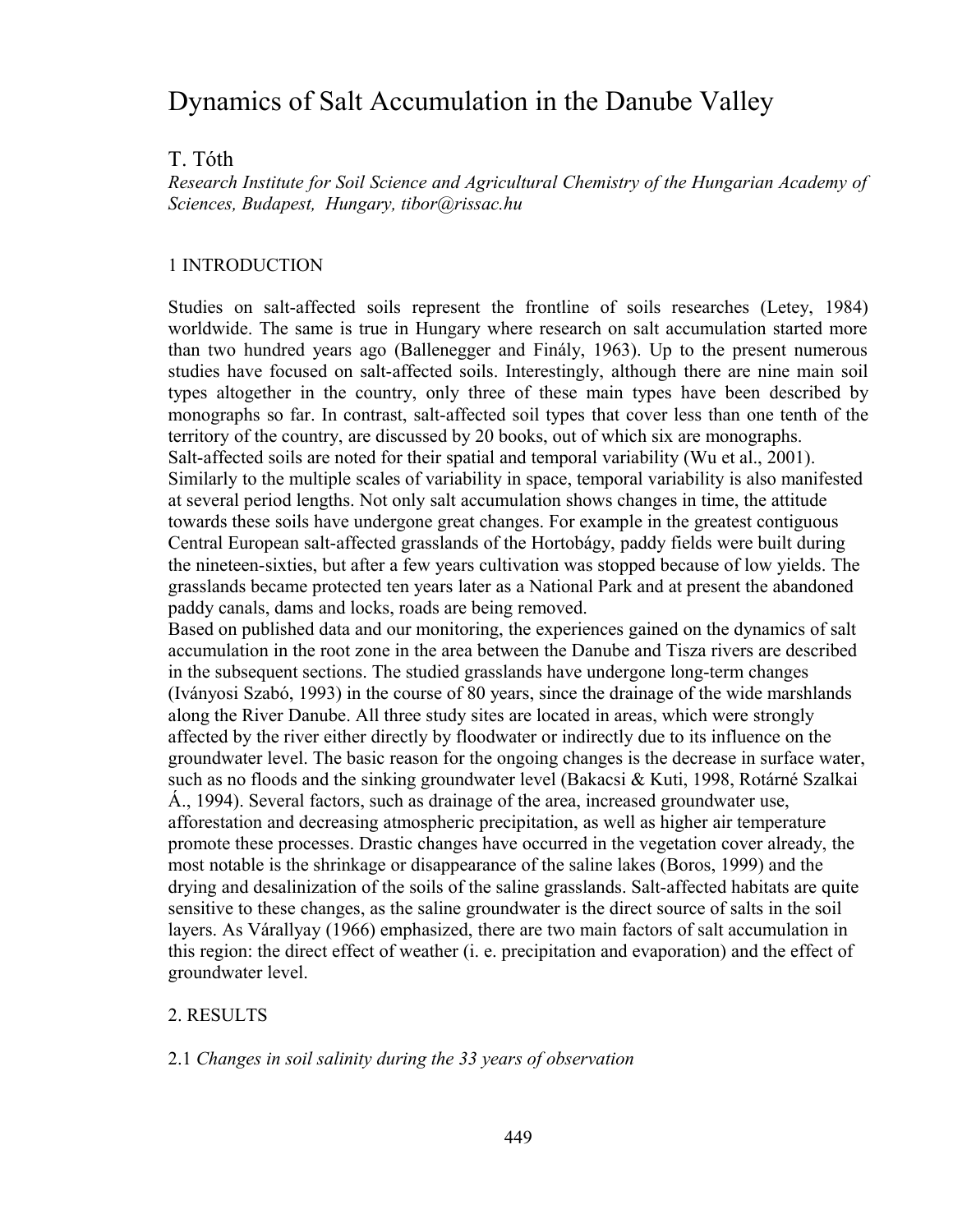In a saline-sodic spot changes in soil properties were followed by Harmati (2003), six times from 1951 on. Data collected for the check plot with continuous native grass vegetation of a long-term experiment were selected and data averaged for the 0-20 cm depth are discussed. Fig 1 shows that as time passed values of soil salinity, soda content and pH shifted significantly with a monotonous decrease. On the other hand the capillary water rise (height which was attained by water in glass tubes after 5 hours) showed increasing values with time. The correlation between the chemical parameters was statistically significant at the 0.05 level. Soda content showed a significant correlation with the other two chemical parameters at the 0.01 level. In the case of capillary rise - a traditional indicator of the speed of water movement in the soil - curves were fitted to the chemical parameters with correlation coefficients significant at 0.01 level.

Figure 1. Relationships between soil salinity  $(\%)$ , pH, soda content  $(\%)$  and capillary rise (mm) of samples taken from the 0-20 cm layer of a grassland during 33 years of observation in (after Harmati, 2003)





|      | temperature Precipitation |      |                              |
|------|---------------------------|------|------------------------------|
| Year | I°C1                      | [mm] |                              |
| 1997 | 10.45                     | 481  | Observation starts in June   |
| 1998 | 10.98                     | 596  |                              |
| 1999 | 11 21                     | 830  |                              |
| 2000 | 11.71                     | 332  |                              |
| 2001 | 10.70                     | 594  |                              |
| 2002 | 11 79                     | 464  | Observation ends in December |

2.2. *Monitoring changes during a five-year period at two sites*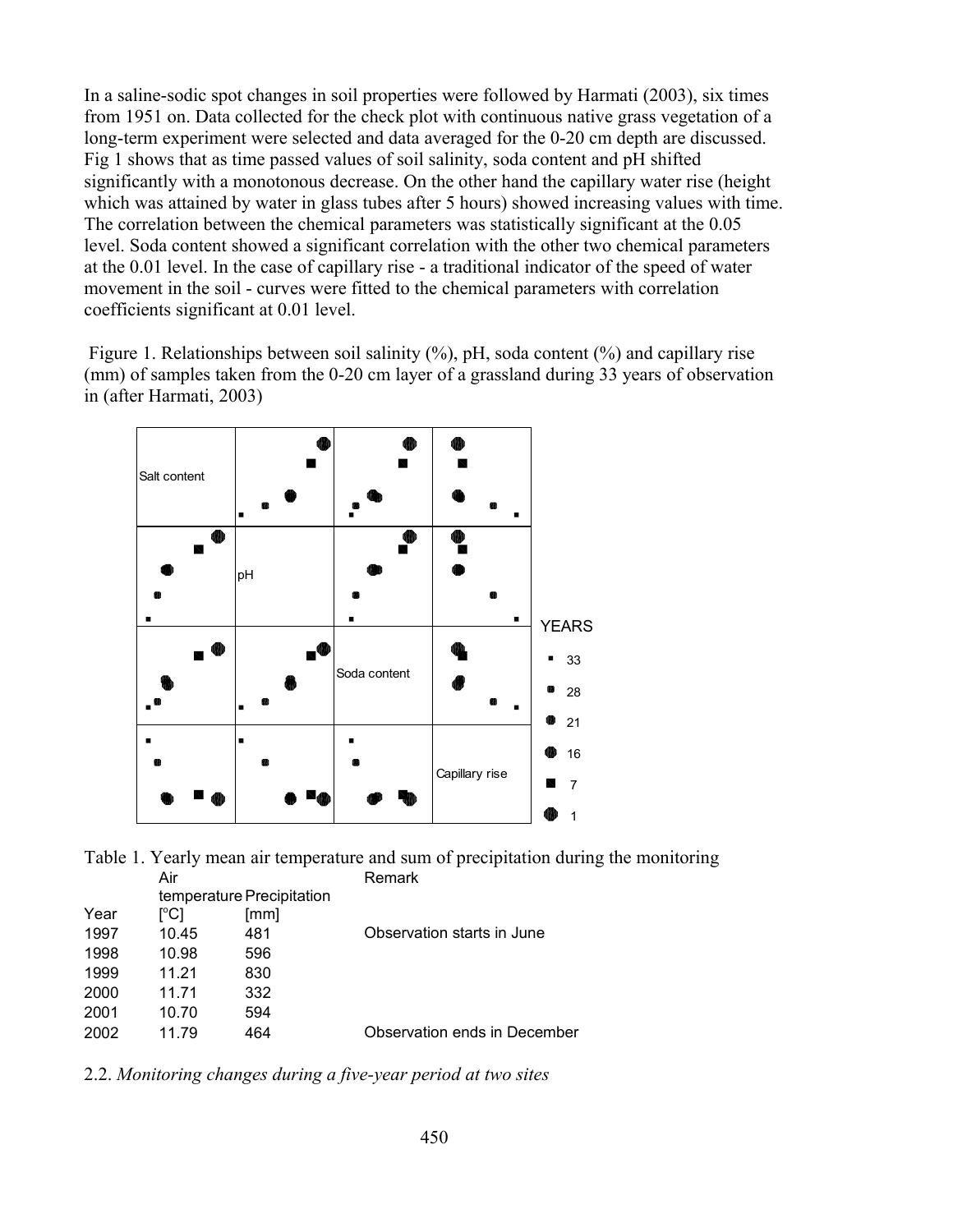The monitoring consisted of 67 monthly observations of soil properties and species cover in a sodic ("Artemisia saline puszta" vegetation on "Solonetz" soil type) and a saline-sodic ("Pannonic Puccinellia limosa hollow" vegetation on "Solonchak" soil type) grassland. The sodic vegetation, located near to the 33-year long-term experiment is a result of gradual drying and groundwater sinkage. Right after the drainage of the original floodplain area first marsh, later meadow, subsequently semi vegetated salt-tolerant grass vegetation was characteristic. The saline-sodic vegetation is the result of the continuous drying of the lake and the shifting of the lake margin towards the bottom of the lake.

Figure 2. Changes in soil salinity ( $EC_{2.5}$ ,  $EC$  of 1:2.5 soil: water suspension) in the four surface layers (0-10, 10-20, 20-30 and 30-40 cm) at a sodic site (a) and saline-sodic site (b) a.) 1997 1998 1999 2000 2001 2002





451